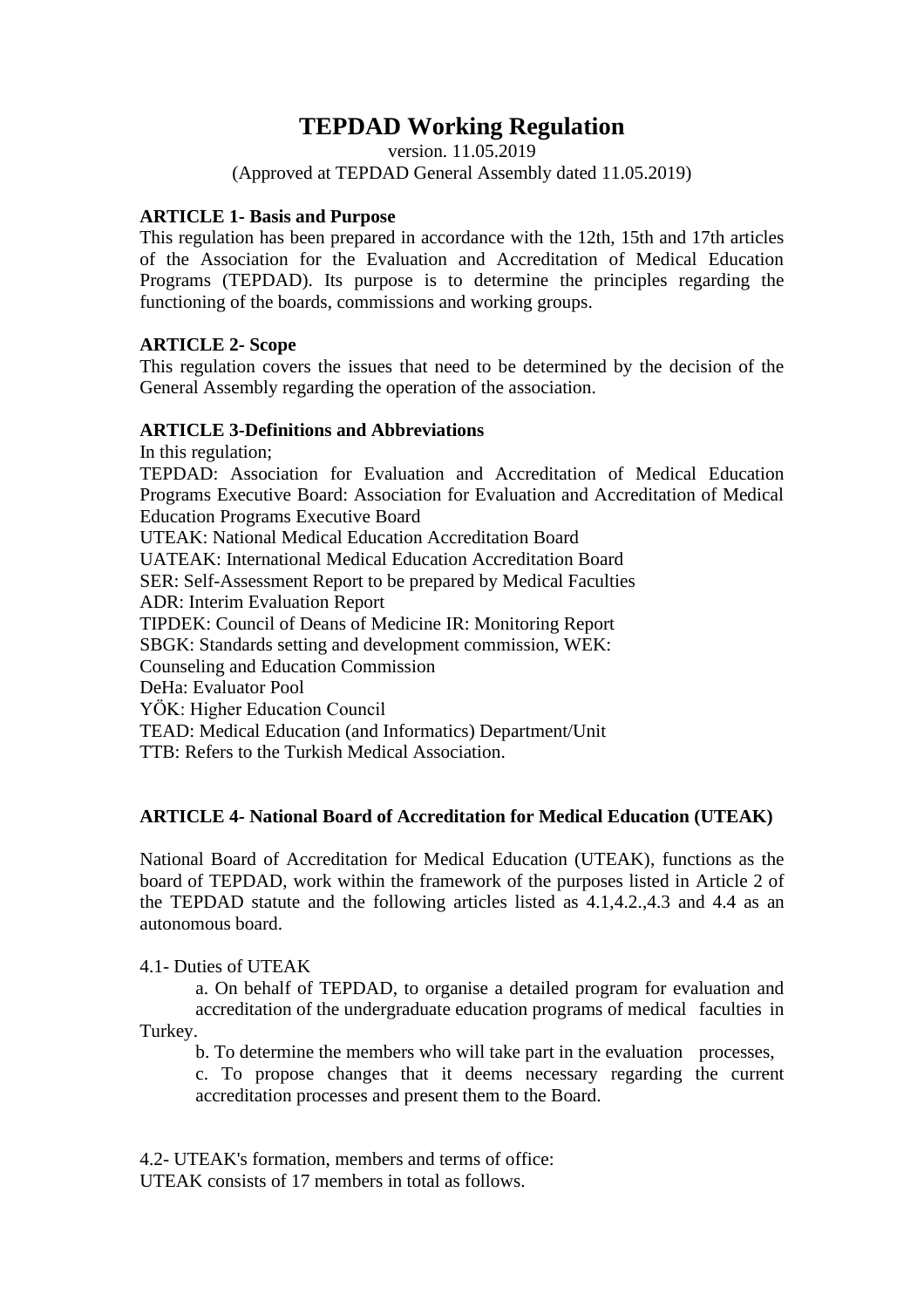a. 7 (seven) faculty members from medical faculties determined by the Administrative Board, among the members who have served at least 1 year in SBGK, DEK and participated in at least 1 evaluation visit of a medical faculty,

b. 4 (four) physicians, one of whom is a general practitioner from TTB,

c. 1 (One) member from Ministry of Health

d. Former President of UTEAK,

e. A TEPDAD-YK member appointed by the Board of Directors,

f. 2 (Two) medical students will take office for 3 (three) years according from the medical faculties according years of establishment of the schools g. 1 (one) community representative appointed by the executive committee.

4.3- Election and Re-appointment of UTEAK President, Vice President, Members a. Membership of UTEAK starts in January, for three (3) years, and nonpresiding members cannot serve for more than three (3) consecutive terms, members whose term of office expires are reassigned by the executive board or new members replace them.

b. UTEAK will elect a President, President–Elect (will serve as President the following term) and a Rapporteur for three years These terms of office cannot be extended.

c. The president whose term of office expires will continue to function in the Board as a Past-President for three years.

d. Dean's of medical faculties can not function as a member of UTEAK

e. Those who have to resign before the expiry of their term of office; 1. The President-elect will assume presidency for 3 (three) years

and a new vice president-elect is elected.

2. For other members, new members are determined by the executive board.

4.4- UTEAK Meetings and Working Principles

a. The president of UTEAK is responsible for the functioning of UTEAK. Presidentelect, in the absence of the chairman, is responsible from the operation

b. UTEAK holds at least two (2) meetings each year. The UTEAK meeting call, together with the agenda, will be sent by the president to the members of UTEAK and the President of the TEPDAD Board of Directors at least two (2) weeks in advance in writing and/or by e-mail.

c. UTEAK members have to attend UTEAK meetings in person. They cannot send a representative to their place. The term will automatically end if the members do not attend the meeting three consecutive time without an excuse.

d. TıpDEK member attend UTEAK meetings without voting rights to provide the communication and relation between TıpDEK and UTEAK

e. UTEAK meetings are held by a simple majority and are held by the UTEAK President.

f. Decisions on accreditation of programs requires at least eleven (11) votes, all other decisions will be taken by the majority of the members attending the meeting.

g. In cases where a decision-making are required, virtual meetings can be organized using communication and voting tools such as mail, fax, e-mail and Web page. However, the conditions stated in (e) and (f) above apply for the decisions in such meetings.

h. UTEAK members can participate in the work of all TEPDAD commissions without the right to vote, except for institutional visits.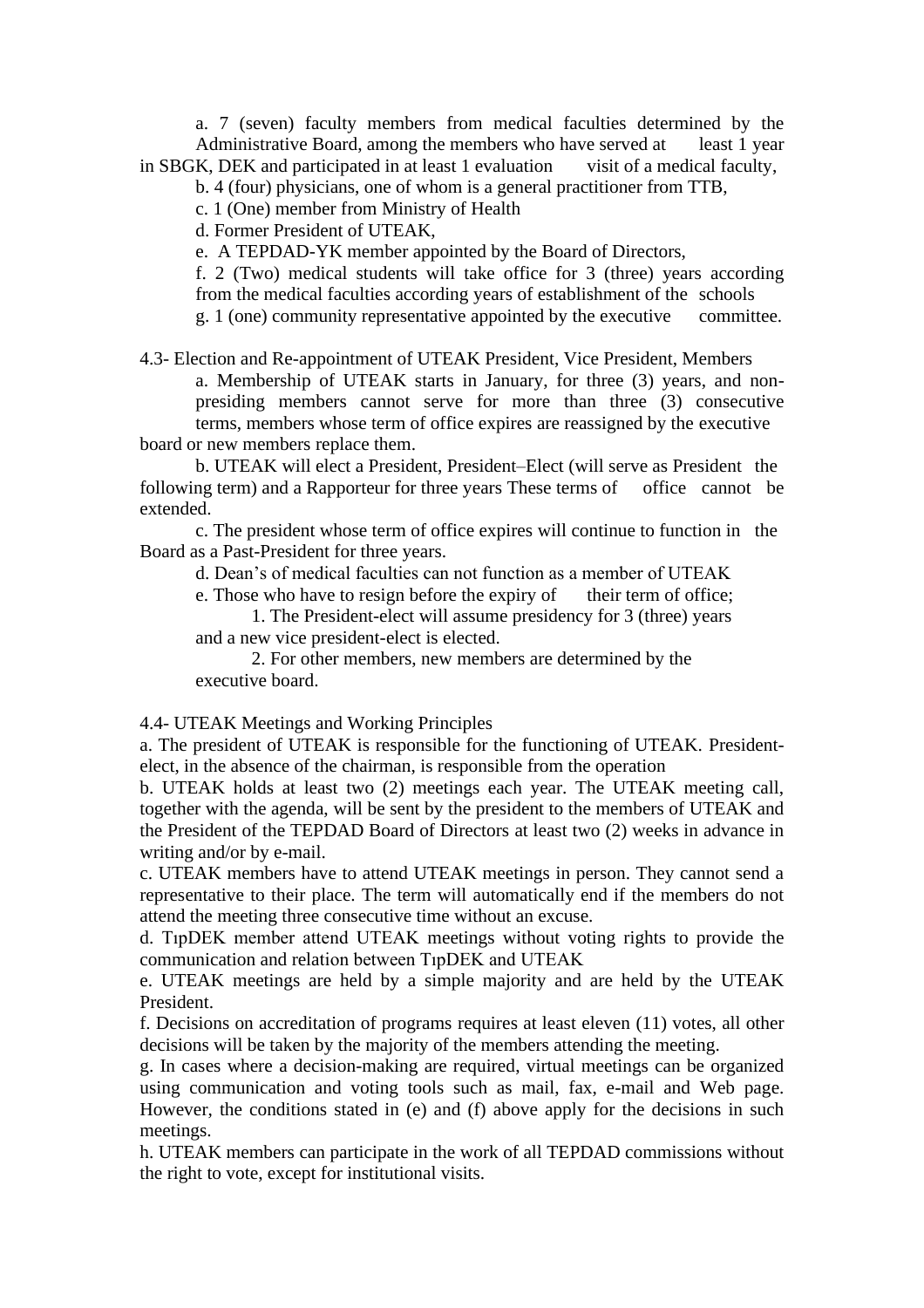I. In all other matters that are not included in this directive, TEPDAD's charter and the decisions of the executive board are taken into account.

4.5- Evaluator Pool (DH) and Institutional Site-Visit Teams

a. DH: A team is defined for each institutional Site-Visit from the pool of evaluators who has taken the training course for evaluation of the program or have been involved in a site-visit and prepared a report previously.

b. Every year, an evaluator training course is organized for proposed members by the medical schools, Tıp-DEK and TEPDAD members.TEPDAD-YK decides who will receive training according to the needs and priorities of that year.

c. Site-Visit teams: The site-visit teams conduct site-visit either for accreditatior and for the interim evaluation in the third year of the accreditation term.

d. Site-Visit team for accreditation; The team consists of six (6) full and two (2) substitute members appointed by TEPDAD-YK, one of the TEPDAD boards and commissions, according to the following characteristics:

1. Department of Medical Education: 1 faculty member (preferably at least of 3 years of experience)

- 2. Basic Sciences; 1 faculty member
- 3. Medical Sciences; 1 faculty member

4. Surgical Sciences; 1 faculty member

5. Member of UTEAK

6. Medical Student

TEPDAD-YK may appoint an observer member or additional member when necessary.

e. Site-visit team for Interim Evaluation consists of three (3) members assigned from the previous accreditation visit team, one of which is a member of UTEAK (former rapporteur) appointed by TEPDAD-YK. TEPDAD-YK may appoint students, additional members or observer members when necessary.

f. Additional regulations regarding the duties, formation and members of DH and Site-visit teams are determined by the directive approved by the Board of Directors, provided that the minimum conditions specified in subparagraphs a, b, c, d and e of this article are met.

# **ARTICLE 5- Duties and formation of the Standards Setting and Development Commission (SBGK)**

5.1- Duties; a. to determine national standards for medical education programs in our country, by evaluating universal rules and standards and national requirements together,

b. to prepare evaluation criteria and guidelines for these standards and to ensure their continuous development.

After the basic and development standards determined by the commission are approved by the Board of Directors, they are published and distributed to medical faculties and all relevant institutions to be implemented in the next term.

5.2- Formation; The commission consists of at least 10 (ten) members. The commission elects a chairman and a secretary for a period of 3 years. The student member is determined for three (3) years by the Board of Directors among the suggestions of the faculties in the order of establishment, together with the process of determining the student as a member of UTEAK. Members are determined by TEPDAD-YK as explained below and for three (3) years.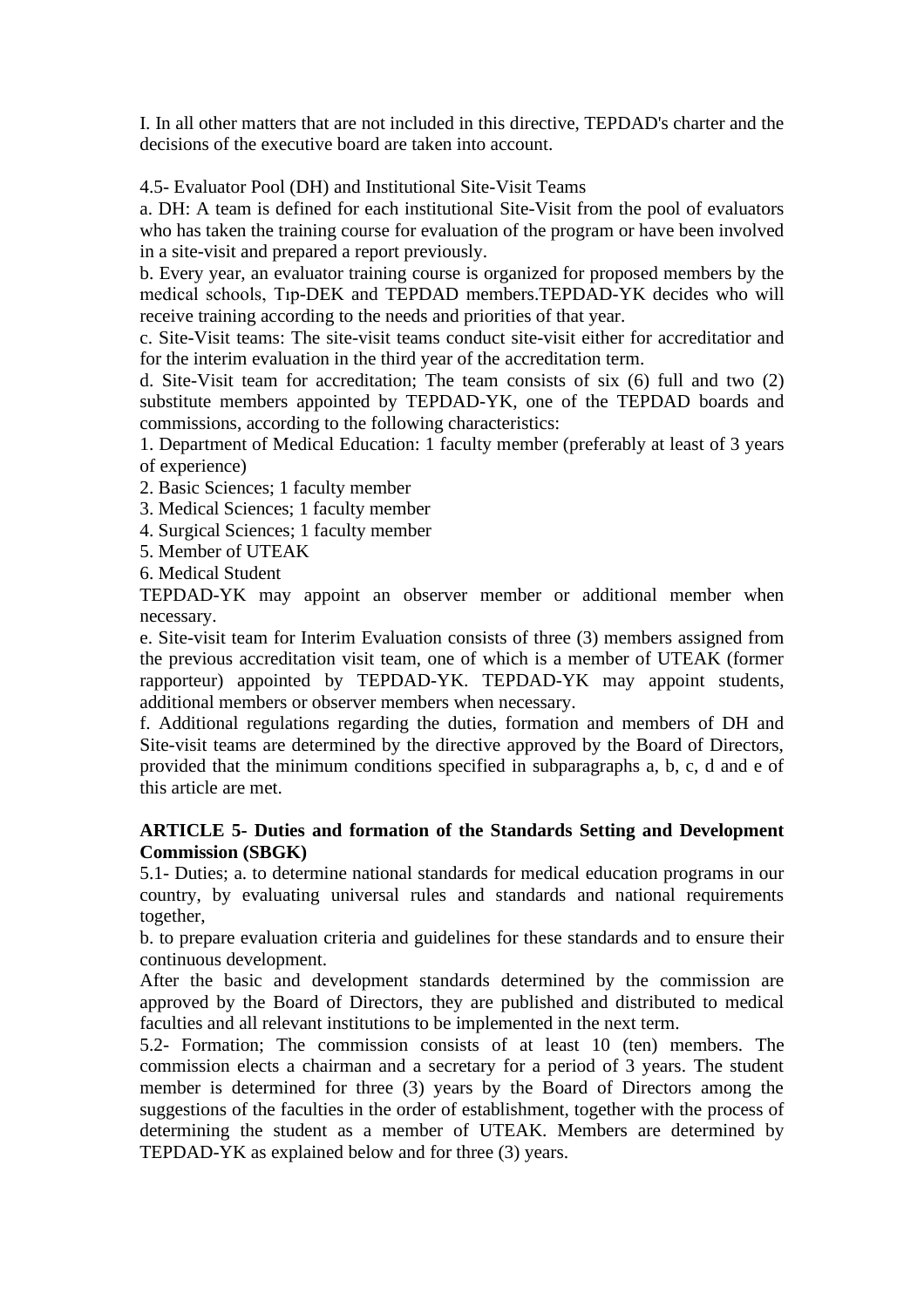At least 4 faculty members working in TEAD, at least 1 faculty member from each of Basic, Medical and Surgical Sciences, at least one general practioner or practicing physician, a member of UTEAK and a medical student.

5.3- Additional regulations regarding the duties, formation and members of the Standards Setting and Development Commission, 5.1 and 5.2 of this article are determined by the directive approved by the Board of Directors, provided that the minimum conditions specified are met.

### **ARTICLE 6- Duties and formation of the Counseling and Training Commission (DEK)**

6.1- Duties;

a. To prepare training and consultancy programs and documents to inform institutions in line with the National Medical Education Accreditation Standards,

b. To provide information, advanced training and consultancy services to the institutions on the request when applying for the accreditation process

6.2- Formation;

The Consulseling and Training Commission consists of at least 10 (ten) members. The same member can take office in the commission again. This commission elects a chairman and a secretary for a period of 3 years. Members are determined by TEPDAD-YK as explained below and for three (3) years.

1. At least 5 faculty members with at least 3 years of experience working in TEAD

2. At least 4 faculty members with at least 5 years of experience in medical education 3. A member of UTEAK

6.3- Additional regulations to Articles 6.1 and 6.2 regarding the duties, composition and members of the Advisory and Training Commission are determined by the directive approved by the Board of Directors, provided that the minimum conditions specified are met.

#### **ARTICLE 7- International Medical Education Accreditation Board (UATEAK)**

This Board determines the standards, processes and tools required for the accreditation of undergraduate education programs of medical schools abroad on behalf of TEPDAD. Its formation, duties, members and processes are determined by the directive of TEPDAD-YK.

#### **ARTICLE 8- Internal Evaluation Commission**

The Internal Evaluation Commission is the commission established to evaluate the processes carried out by the TEPDAD Board and its commissions and to offer suggestions for improvement. The previous chairman of UTEAK chairs the commission. Its formation, duties, members and processes are determined by the directive of TEPDAD-YK.

# **ARTICLE 9- Conflict and/or Conflict of Interest**

Those who serve as TEPDAD-YK, boards and commission members are obliged to comply with TEPDAD's ethical principles regarding the impartiality and dignity of the evaluation process, or situations that may lead to conflicts and/or conflicts of interest. All individuals participating in any TEPDAD activity has to sign TEPDAD's "Statement of Confidentiality and Ethics" stating that they will not cause conflicts and that they have read and understood these principles and declare any conflict.